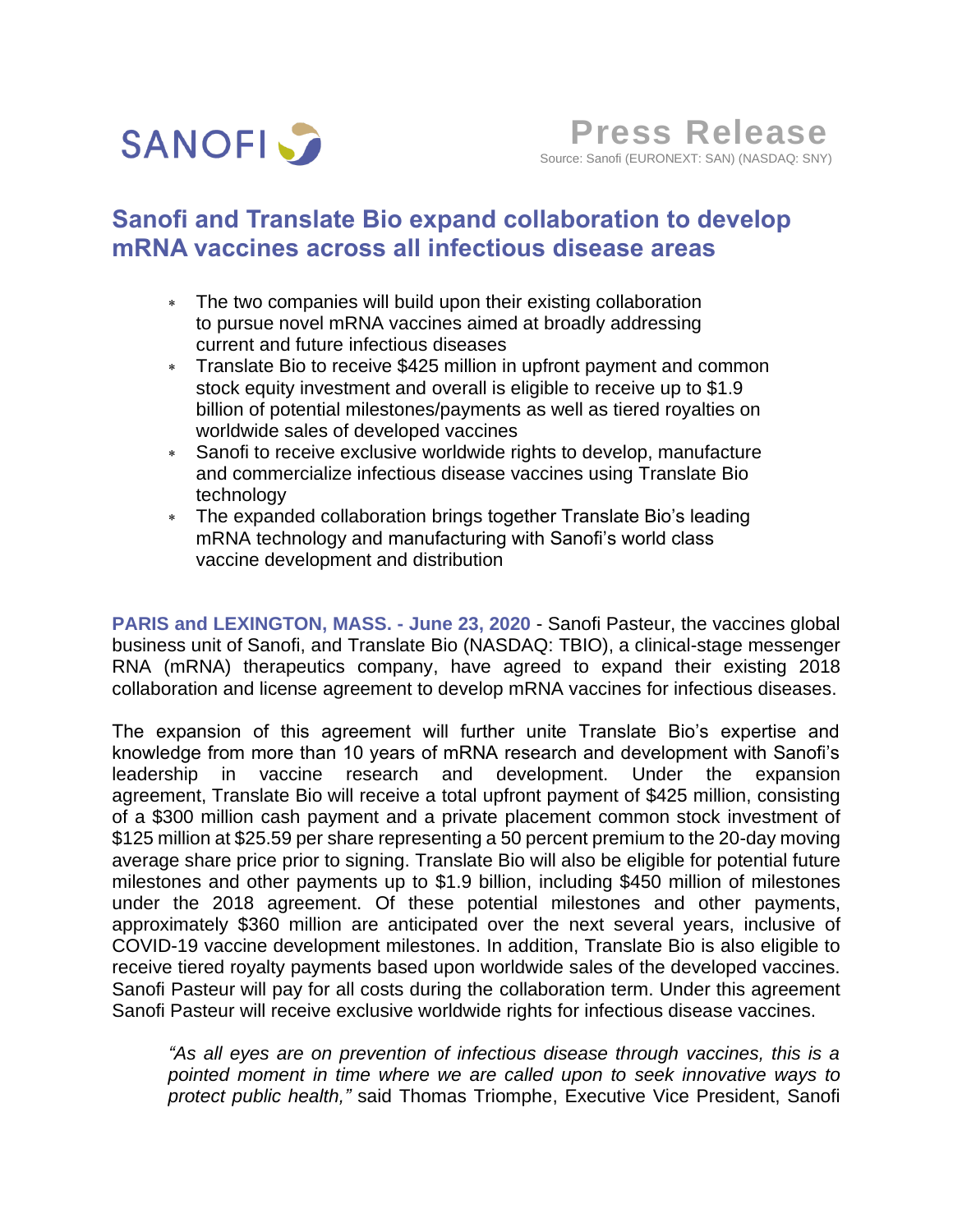Pasteur. *"We are excited by the novel technology and expertise Translate Bio brings, and we believe that adding this mRNA platform to our vaccines development capabilities will help us advance prevention against current and future infectious diseases."*

*"The expansion of our collaboration with Sanofi Pasteur validates the progress we've made in the development of mRNA vaccines for infectious diseases since our work together began in 2018 and also speaks to the potential of our mRNA platform. We are excited to work with Sanofi in this broadened capacity with the goal of ultimately delivering vaccines on a global scale, a need underscored by the current pandemic,"* said Ronald Renaud, Chief Executive Officer of Translate Bio. "*Translate Bio will also be well positioned financially to continue to build upon our internal capabilities with a focus on advancing innovations in platform discovery and on the development of ongoing and additional preclinical therapeutic programs as we aim to bring multiple programs towards clinical development."*

Under the collaboration, Translate Bio is using its mRNA platform to discover, design and manufacture vaccine candidates and Sanofi Pasteur is providing its deep vaccine expertise to advance vaccine candidates into and through further development. Translate Bio will also transfer technology and processes to allow Sanofi Pasteur to develop and manufacture mRNA vaccines for infectious diseases.

The teams are currently evaluating multiple COVID-19 vaccine candidates *in vivo* for immunogenicity and neutralizing antibody activity to support lead candidate selection and the companies have the goal of initiating a first-in-human clinical trial in the fourth quarter of 2020.

The companies are also advancing an mRNA vaccine development candidate against influenza through preclinical studies with clinical trial initiation anticipated in mid-year 2021. Additional mRNA vaccine development programs under the collaboration include another viral pathogen and a bacterial pathogen.

The transactions, including the equity sale, are subject to customary closing conditions, including termination or expiration of any applicable waiting periods under the Hart-Scott-Rodino Act. For more information regarding the financial and other terms of the agreement, please refer to the Current Report on Form 8-K which will be filed by Translate Bio with the U.S. Securities & Exchange Commission on June 23, 2020.

Evercore acted as financial advisor to Translate Bio for the expansion of the collaboration agreement.

## **About mRNA Vaccines**

Vaccines work by mimicking disease agents to stimulate the immune system; building up a defense mechanism that remains active in the body to fight future infections. mRNA vaccines offer an innovative approach by delivering a nucleotide sequence encoding the antigen or antigens selected for their high potential to induce a protective immune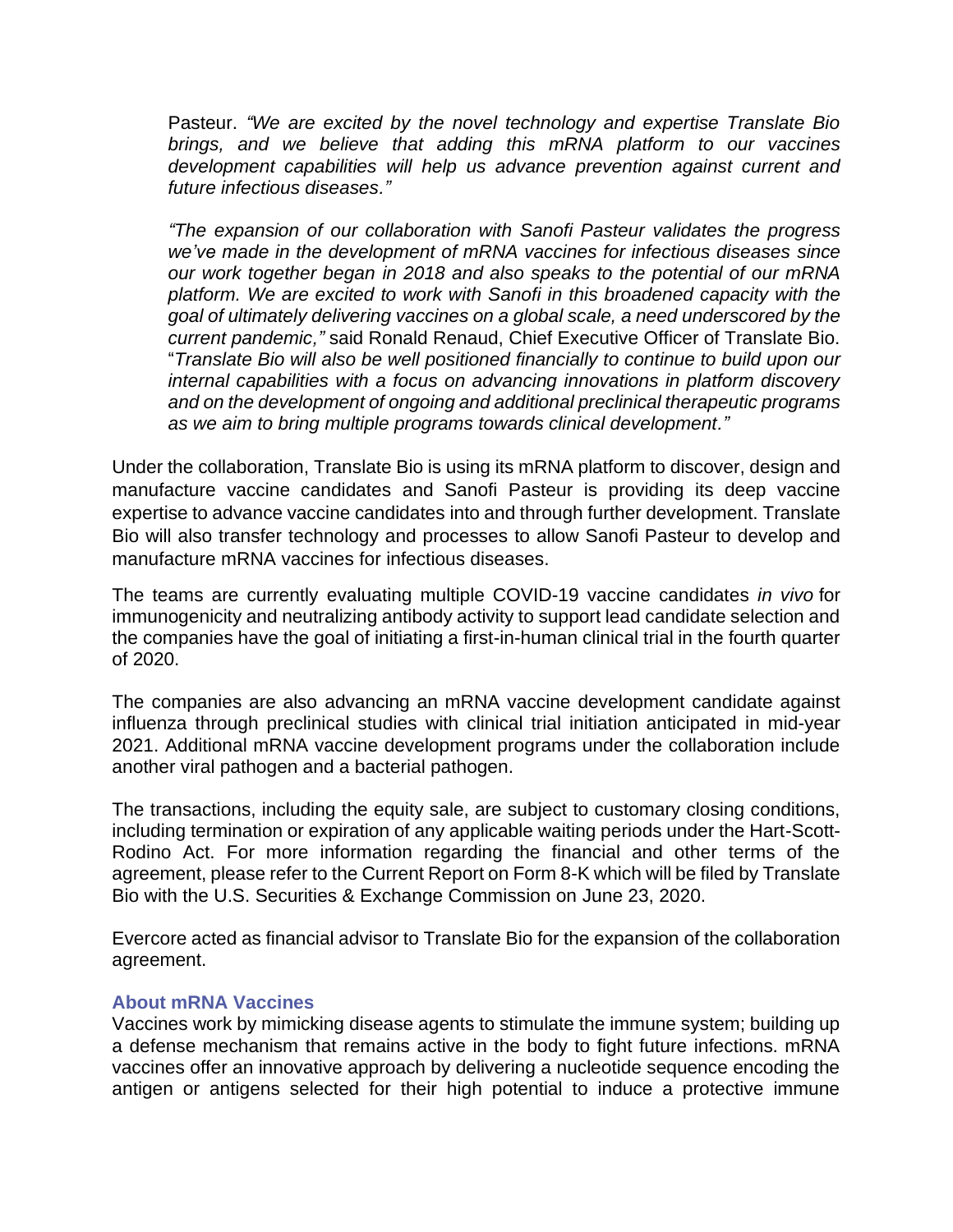response. mRNA vaccines also represent a potentially innovative alternative to conventional vaccine approaches for several reasons - their high potency, ability to initiate protein production without the need for nuclear entry, capacity for rapid development and potential for low-cost manufacture and safe administration using non-viral delivery. This approach potentially enables the development of vaccines for disease areas where vaccination is not a viable option today. Additionally, a desired antigen or multiple antigens can be expressed from mRNA without the need to adjust the production process offering maximum flexibility and efficiency in development.

## **About the Sanofi Pasteur and Translate Bio collaboration**

In 2018, Translate Bio entered into a collaboration and exclusive license agreement with Sanofi Pasteur Inc., the vaccines global business unit of Sanofi, to develop mRNA vaccines for up to five infectious disease pathogens. This agreement was first expanded in March 2020 to include the collaborative development of a novel mRNA vaccine for COVID-19. This collaboration brings together Sanofi Pasteur's leadership in vaccines and Translate Bio's mRNA research and development expertise. Under the agreement, the companies are jointly conducting research and development activities to advance mRNA vaccines and mRNA vaccine platform development during a research term of at least four years after the original signing in 2018. Translate Bio and Sanofi Pasteur have advanced the preclinical development vaccine programs including screening, optimization and production of mRNA and LNP formulations across multiple targets.

#### **About Translate Bio**

Translate Bio is a clinical-stage mRNA therapeutics company developing a new class of potentially transformative medicines to treat diseases caused by protein or gene dysfunction. Translate Bio is primarily focused on applying its technology to treat pulmonary diseases caused by insufficient protein production or where the reduction of proteins can modify disease. Translate Bio's lead mRNA therapeutic program is being developed as a treatment for cystic fibrosis (CF) and is in a Phase 1/2 clinical trial. The Company also believes its technology is applicable to a broad range of diseases, including diseases that affect the liver. Additionally, the platform may be applied to various classes of treatments, such as therapeutic antibodies or vaccines in areas such as infectious disease and oncology. For more information about the Company, please visit www.translate.bio or on Twitter at @TranslateBio.

### **About Sanofi**

Sanofi is dedicated to supporting people through their health challenges. We are a global biopharmaceutical company focused on human health. We prevent illness with vaccines, provide innovative treatments to fight pain and ease suffering. We stand by the few who suffer from rare diseases and the millions with long-term chronic conditions.

With more than 100,000 people in 100 countries, Sanofi is transforming scientific innovation into healthcare solutions around the globe.

Sanofi, Empowering Life